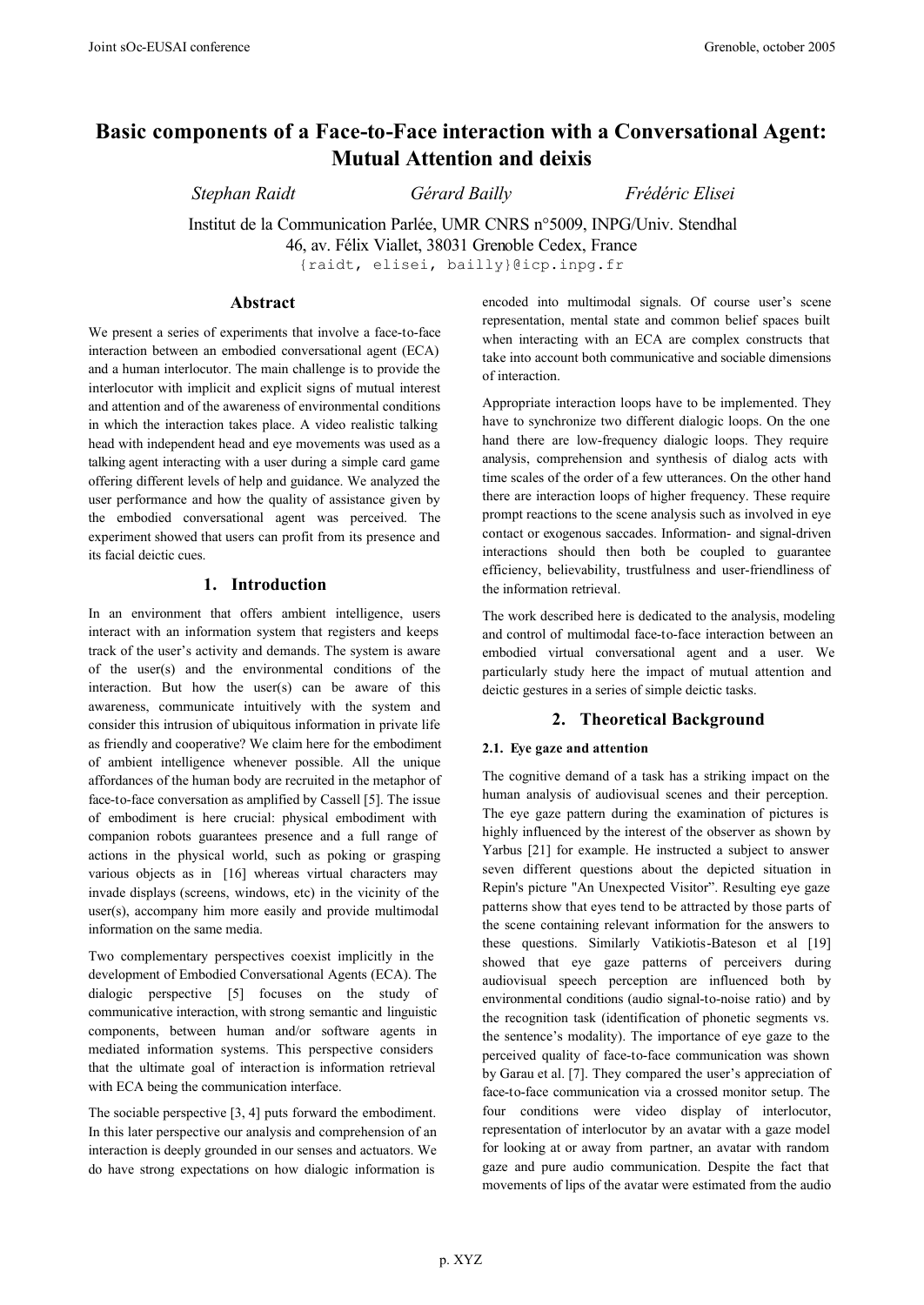signal, they found significant differences in the effects of implementing different strategies to control eye-movements of an artificial agent at turn-taking boundaries. The most "lifelike" version scored best.

The work of Simons and Chabris [18] suggests that attention is essential to consciously perceive any aspect of a scene. Major changes to objects or scenes may be ignored ('change blindness') and objects may not even be perceived ('inattentional blindness') if they are not in our focus of attention. While not even salient visual features as for instance highlighting or blinking are given much attention, unless they convey important information for the recognition of a scene, visual attention can indirectly be guided using visual cues.

In the Posner cueing paradigm [12, 13], observer performance in detecting a target is typically better in trials in which the target is present at the location indicated by a former visual cue than in trials in which the target appears at the uncued location. The outstanding prominence of the human face in this respect was shown by Langton et al. [8, 9], who have shown that observers react more quickly when the cue is an oriented face than when it is an arrow. Driver et al. [6] have shown that a concomitant eye gaze alone also speeds the reaction time.

#### **2.2. Eye gaze and mental states**

More generally, eye gaze is a crucial modality of human activity to attribute beliefs, goals, and percepts to other people. The set of abilities that allow an individual to infer these hidden mental states based on observed actions and behavior is called a "theory of mind" [14]. Several TOM have been proposed [2, 10]. Baron-Cohen proposes notably an Eye Direction Detector (EDD) and an Intentionality Detector (ID) as basic components of a Shared Attention Mechanism (SAM) that is essential to the TOM's bootstrap. The actual implementation of these modules requires the coordination of a large number of perceptual, sensorimotor, attentional, and cognitive processes. Scassellati [17] developed an *embodied theory of mind* to link high-level cognitive skills to the lowlevel motor and perceptual abilities of a humanoid robot. The low-level motor abilities comprised coordinated eye, head and arm movements for pointing. The low-level perceptual abilities comprised essentially detection of salient textures and motion for monitoring pointing and visual attention.

We see here that even the unique control of eye gaze in faceto-face interaction is very complex and requires the coordination and cooperation of multiple processes. Some of these processes are more particularly dedicated to the analysis of the multimodal scene whereas some others are more particularly concerned with interpreting the communicative intentions of the user that the information system may respond to.

# **3. Interaction with an ECA**

For a beneficial application of an ECA in face-to-face interaction with a human, the ECA has to be equipped with the means to derive meaning from the implicit and explicit

communicational gestures of a human interlocutor. Likewise, it needs the ability to also produce such gestures for communication purposes. To convince a user of its awareness, an ECA must give direct and indirect signs that it actually knows about *where* the interaction is taking place, *who* is its interlocutor and *what* service it may provide to the user considering the given environment. Giving the ability to interpret human behavior, the system encourages the interlocutor to show the appropriate natural activity. Therefore it is important that the ECA knows how to display what would correspond to mental states in humans. This allows the user to understand the system's actions in terms of human expressiveness and to assign them a corresponding meaning. Thus the system may maintain an interaction based on human patterns.

Such a complex face-to-face interaction requires intensive collaboration between an elaborate scene analysis and the specification of the task to be performed in order to generate appropriate and convincing actions of the ECA (see Figure 1). Our perspective is to develop an embodied TOM to link highlevel cognitive skills to the low-level motor and perceptual abilities of a virtual conversational agent and to demonstrate that such a TOM will provide the information system with enhanced user satisfaction as well as afford efficient and robust interaction. The motor abilities are principally extended towards speech communication i.e. adapting content and speech style to the pragmatic needs of communication (e.g. confidentiality), to the speaker (notably age and possible communication handicaps) and to the environmental conditions (e.g. noise). If the use of a virtual talking head instead of a humanoid robot limits physical actions, it extends the domain of interaction to the virtual world. The user can also interact with other screen objects, such as icons, surrounding the virtual talking head.



*Figure 1:* ECA-Human interaction scheme

# **4. The face-to-face platform**

For our experiments on multi-modal face-to-face interaction with the talking agent, we have developed an hardware and software platform. During interaction with the system, the user sits in front of a standard-looking flat screen facing a 3D talking head, as shown in Figure 2. Hardware and software specificities allow the user to interact with the system using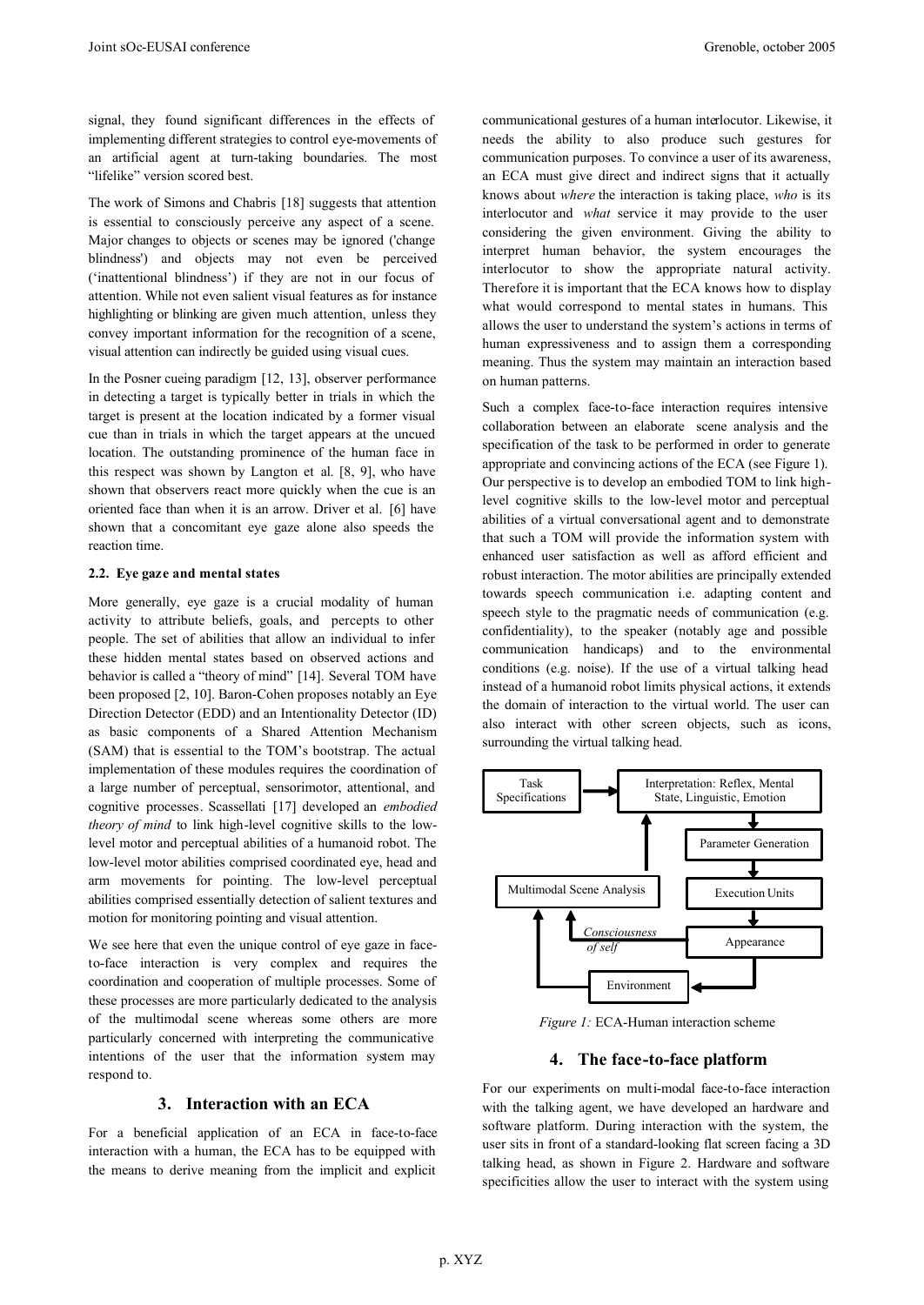eye gaze, a mouse and speech. The 3D clone can look at the user, talk to him, react to his or her eye gaze, and look at screen objects. These elements form the basis of a grounded face-to-face situation.



*Figure 2:* Face-to-face interaction platform with a 3D clone

# **4.1. The Hardware**

The flat screen used for the display of the ECA is a Tobii 1750 eye-tracker<sup>1</sup> that discretely embeds infrared lights and a camera. It allows us to detect, at up to 50 Hz, the eye gaze of the user. The user can move and rotate his or her head freely in a fairly unrestricted 3D volume (30 x 15 x 20 cm, centered at 50 cm away from the screen). The average accuracy is 0.5 degrees for measured gaze and 3 milliseconds for the measured time stamps. Each user has to follow a single short calibration procedure before interaction. A standard graphic hardware with 3D acceleration achieves real-time rendering of the talking head on the screen.

# **4.2. The Talking Head**

 $\overline{a}$ 

We use the cloned 3D appearance and articulation gestures of a real human [1, 15] as shown in Figure 3. The eye gaze and head orientation of the clone can be controlled independently from visual speech synthesis. The eye and head movements are controlled by respectively two and three polar angles. Synthetic trajectories were used, but we plan to use data collected from face-to-face interaction recordings. The clone can be programmed to look at the user, at the same spot on the screen as the user as a sign of mutual attention (exploiting the eye tracker data) or at 2D objects on the screen intended to actively direct the user's attention. The vergence of the eyes is controlled and provides a crucial cue for inferring spatial cognition. The audiovisual messages can either be created from audio recordings of human speaker or be synthesized from text input.



*Figure 3:* Animated 3D clone with independent head and eye movements

# **5. The interaction experiment**

# **5.1. The Experimental Scenario**

To follow up the findings of Langton and Driver about the special ability of faces and eyes to direct attention, we designed an experiment with an ECA in a complex scene. Our aim is to investigate the effect of the presence of an ECA able to orientate his head and gaze on the user performance during a retrieval task. We chose a virtual card game, where the user is asked to locate and indicate the correct target position of a play card.

On each side of a computer screen, four cards are shown, that reveal numbers once the play card at the lower middle of the screen is selected by a mouse click made by the user. The card is then attached to the mouse cursor and the user has to drop the play card with a click on one of the eight possible target positions represented by the cards at the sides. The correct target position is the one showing the same digit as the play card. To anticipate memory effects the values shown on the cards are shuffled before each turn. The target position is alternated randomly, but uniformly distributed amongst the eight possibilities to compensate possible influences of the respective positions on the user performance. General information about the task is displayed on the screen at the beginning.

To analyze the effect of the presence of the ECA, four experimental conditions of 24 turns respectively were realized (see Figure 4). Condition specific instructions appear as text on the screen before the start of each condition. In the first condition, no clone is displayed. In the second condition, the 3D head is visible and gives a random eye-saccade accompanied by a head turn to one of the non-matching cards just after the eight numbers are revealed. In the third condition, the saccade of the 3D head indicates the correct target position. In the fourth condition the cards are no longer revealed and therefore the values cannot be read. Question marks remain displayed instead, while the saccade by the clone remains correct. In this condition the saccade of the clone is the only cue about the position where to put down the play card. In all four conditions, the oral messages are identical. The test person should find the matching card and random congratulations are uttered upon success.

<sup>&</sup>lt;sup>1</sup> Please consult http://www.tobii.se/ for technical details.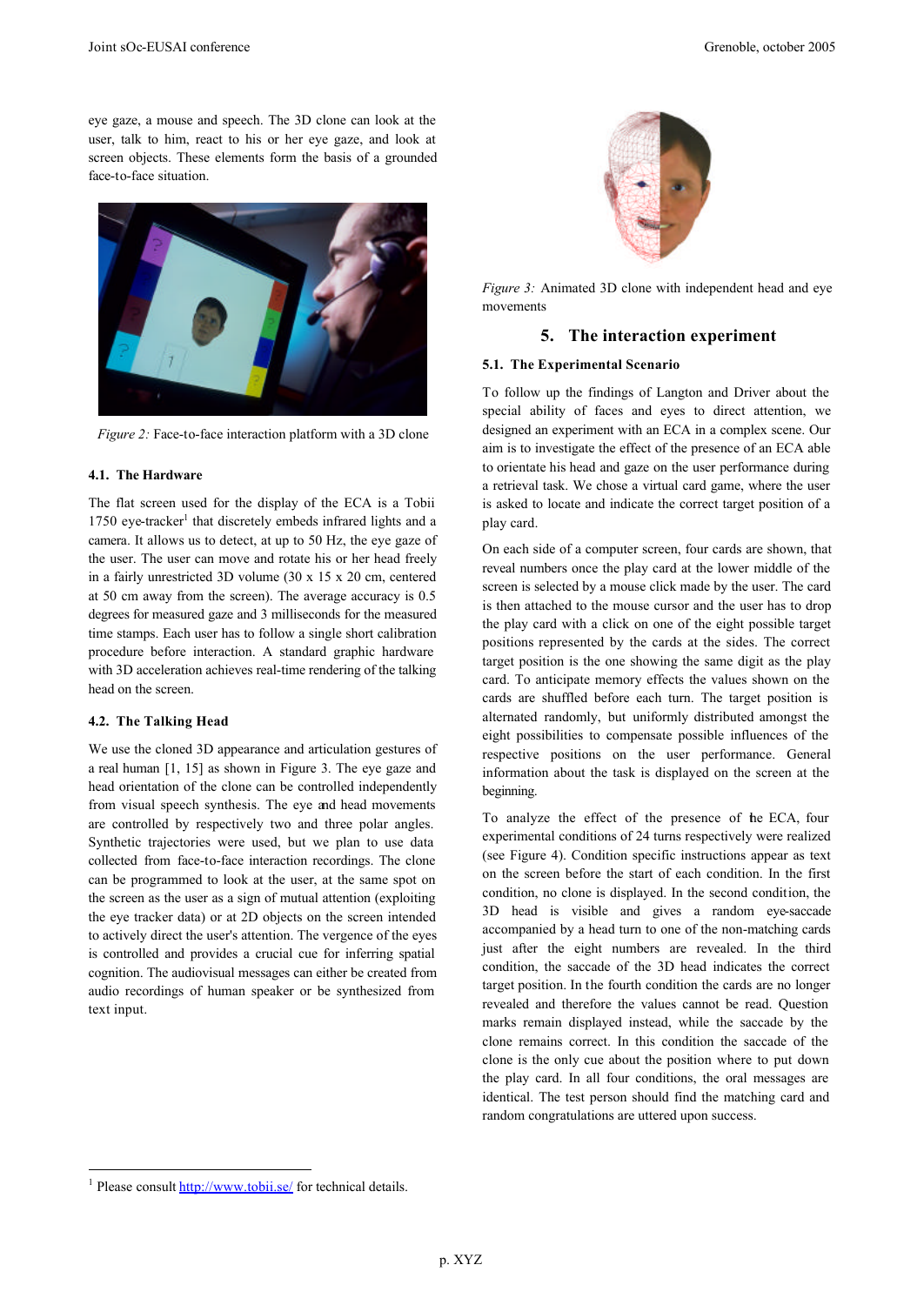

Condition 3: correct cues Condition 4: numbers hidden

*Figure 4:* Experimental conditions: The experiment is divided into four conditions with different levels of help and guidance by the clone.

#### **5.2. Data Collection**

Ten users (six male and four female) took part in the experiment described above. Participants ranged in age from 23 to 33 years and most were students. All regularly use a computer mouse and none reported vision problems. The dominant eye was detected to be the right eye for all but one subject. Each user had to play the game with the four successive experimental conditions described above. Specific written instructions given on the screen, followed by a corresponding training session with three card pairs to match preceded each condition and thus informed the user about the respective gaze behavior of the clone. No strategy was suggested, but the user was instructed to find the matching pair as fast as possible.

During the four successive playing sessions, the time needed to match the right pair was measured as the time between the click on the play card and the time of the click on its target position. Furthermore, the gaze of the test persons was recorded. This allows to calculate the time spent on the different screen objects and to determine how many objects have been looked at, before the target position for the card was found and selected with a mouse click.

After the experiment, which lasted less than 20 minutes, participants ranked various subjective aspects of the experiment on a five-point scale, quantifying the following points:

- clone quality: authenticity of neck and eye movements, accuracy of gaze in condition 4 (numbers hidden)
- estimation of personal performance: velocity, influence by the distracting eye gazes in condition 2, usefulness of the clone when giving correct indications
- experimental condition: preference of clone's behavior, preference of behavior for best performance

#### **5.3. Analysis of the Experiment**

#### *5.3.1. Expected Outcome*

Corresponding to the structure of the experiment we expected a negative influence on the test person performance when the clone gave misleading cues and a positive influence when giving matching cues. The condition where no clone is displayed was expected to serve as reference. The fourth condition, in which no numbers are shown on the cards and the clone's saccades are the only information available, was expected to reveal the precision with which the gaze direction of the clone could be perceived.

# *5.3.2. Influence of the Experimental Conditions on User Performance*

The test persons' subjective ratings of the clone's gaze precision being middle to very bad are confirmed by the rather high error rate of 15% (34 errors/240 turns) observed during condition four. Especially one subject (number 9) had an extremely high personal error rate of 37% (9 errors/24 turns). Closer examination showed that almost all wrong choices were made between neighboring cards. Apart from the constrictions of 3D rendering on a screen, this may be due to the momentarily basic implementation of synchronization between gaze and head orientation and their trajectories that are not derived from measured data yet. Another explanation may be the unanimated eyelids [8, 9].

During the other experimental conditions (1 to 3) only one wrong choice of target position occurred and they can therefore be considered as being successfully performed. This is consequential to the possibility to verify the correctness of choice by comparing the numbers shown on the play card and the target position before selecting with a mouse click.

For the evaluation of user performance one possibility is to measure the time between taking up and putting down the play card at the target position by mouse clicks respectively. However the described task is rather complex and therefore it can not be expected to measure improvements in performance of a magnitude as found by Langton et al. [8, 9]. The cognitive demands are higher and the dragging of the play card with the mouse and selection by mouse click are quite complex movements that demand precise coordination. The task offers thus various possibilities for time delays.

The number of visited target positions was considered as another possibility for performance evaluation. When the clone indicates the target position this should ideally reduce to one essay. Accounting for the difficulties to derive precise directions from the clone's eye gaze as discussed before, two essays might be necessary. Searching for the target position without using the assistance by the clone, the user may have to look at up to 8 cards before finding the correct one. Including repetitions this may even be more. The number of visited cards and therefore both possibilities of performance evaluation are highly depending on chance that cannot be controlled.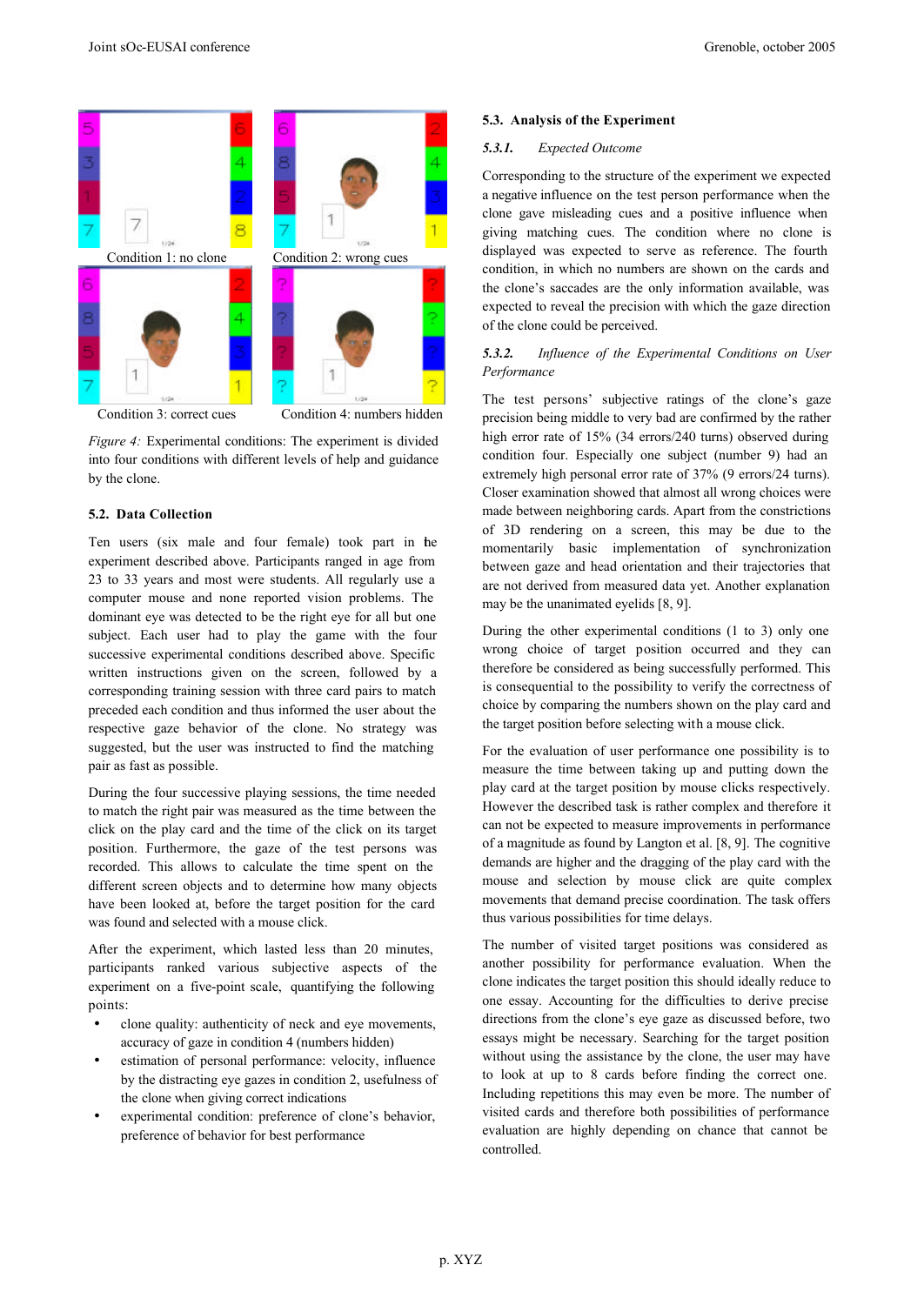

*Figure 5:* Performance time means across subjects: Each of the three figures highlights the difference in performance time between two conditions. Subjects are sorted by increasing time-difference between the respective conditions. Left: condition with correct hints (+) and condition with misleading hints (∗). Middle: condition with correct hints (+) and condition without clone (°) Right: condition with misleading hints (\*) and condition without clone (°). ( $p=0.05$ ).

For the evaluation of the reaction time the means of the different conditions are compared. The measurements show that five subjects completed the task significantly faster  $(p=0.05)$  in the condition with the clone giving correct cues compared to the conditions with the clone giving misleading cues (Figure 5 left). Comparing the condition with correct cues to the condition without the clone, a significant benefit in reaction time could be found for four subjects (Figure 5 middle). It is remarkable that the subjects that are influenced by the cues of the clone are not always the same ones over conditions. The misleading cues of the clone resulted in significantly longer reaction time for only one subject whereas another subject improved for this condition due to a learning effect (Figure 5 right). A negative influence of the misleading cues compared to the experimental condition without the clone can therefore not clearly be stated.

For an interpretation of the gaze data, measured with the eye tracker, we first have to verify that we recorded it sufficiently. Summing up the time spend on surveyed objects on the screen showed that this is indeed the case. Only about 10% of the gaze was not dedicated to surveyed objects, which may be explained by the fact that the play card, as a moving object could not be surveyed. However, we can not be sure that effects of periphery view were of no major importance to user performance.

A crucial correlation was expected between performance time and the time spent looking at the clone. However this could not be found as a general influence. It seems that the test persons developed different strategies to complete the task. This impression is fostered by the subject's estimation of the influence of the clone's correct cues. Some subjects rated this influence very high and a corresponding high time span of their gaze was dedicated to the clone. Figure 6 shows the measured data for such a subject who profited from the ECA both in performance time and number of cards visited. This agrees with the subject's personal estimation (see Figure 7 right).

Other subjects chose exactly the opposite possibility, spending little time on the clone and rating its influence accordingly as minor. One subject even reported after the experiment that he deliberately tried to ignore the clone in order to outperform it. All subjects agreed in their estimation that they were little influenced by the clone giving misleading cues (see Figure 7 left). The ability to successfully ignore the clone may be encouraged by the preceding condition without the clone. Here the test persons have to go through all possible target positions until the correct one is found and some users seem to maintain this strategy once adopted even when they might profit from the clone.



*Figure 6:* Example of measured results (subject 1). Left: The upper diagram shows performance times as box plots for conditions 1 to 4 from left to right. The lower diagram shows the time that the user spent looking at the clone during these conditions. right: Number of cards visited before selecting target position (condition 1 to 3 from top bottom).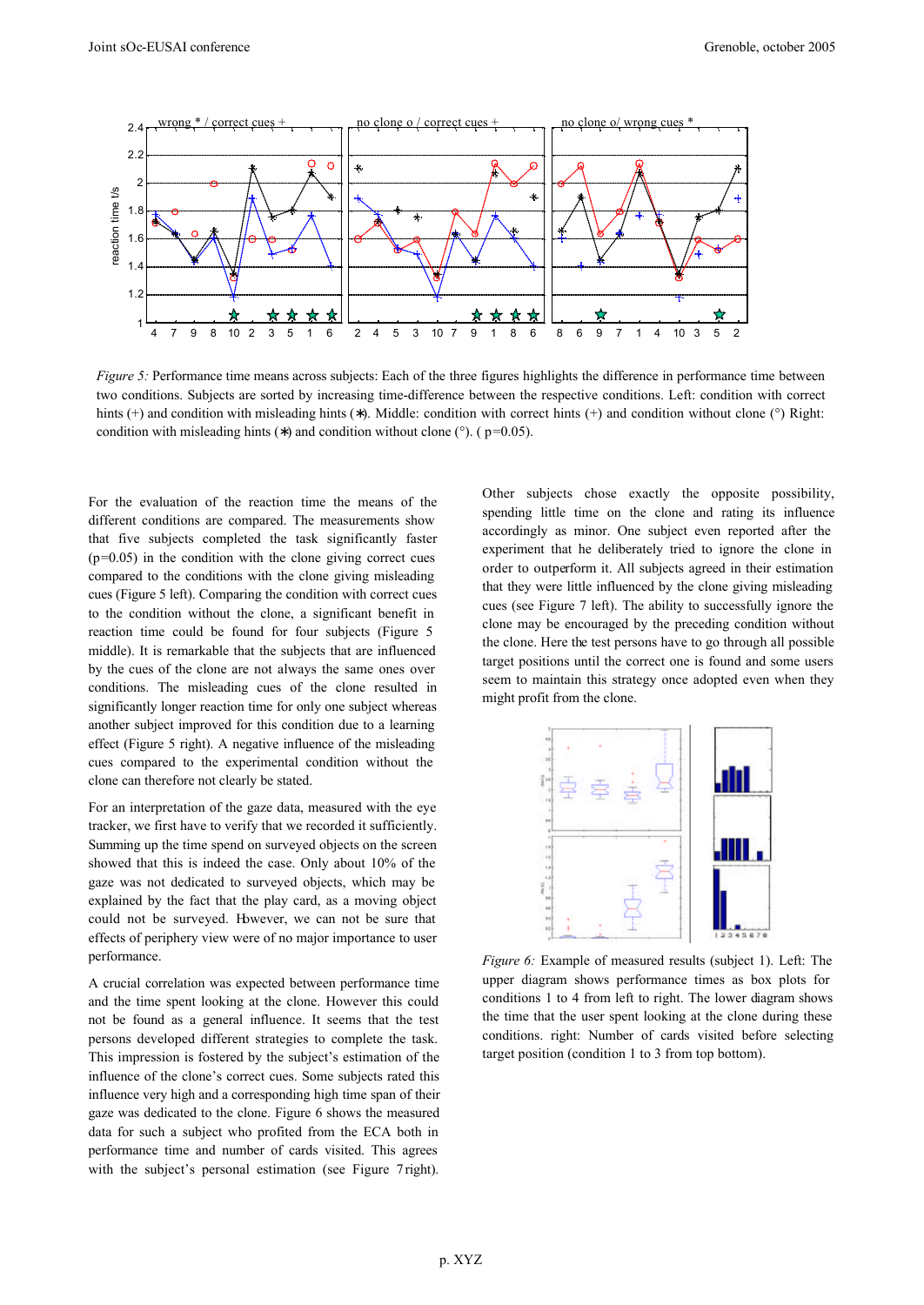

*Figure 7:* User estimation about the influence of the clone behavior on their performance (not aware (1) of influence, to very conscious (5))

#### **5.4. Discussion and Perspectives**

We described here our first effort to design a system enabling face-to-face interaction between a 3D talking head capable of mutual attention and shared reality. We addressed an application that resembles our daily use of computer and mouse for information retrieval on screen, e.g. through file directories or icons. With this interesting choice, we collected representative data on the real interaction of our participants with the computer. Validating the interest of our platform in human computer interaction, we found that various strategies were used to perform the task. It might be interesting to explore in which case the cognitive load is higher. One way to achieve this would be to remove the possible pause between two successive cards, and to instruct users that they must act as fast as possible, without pausing. The number of cards could be increased, or cards could be revealed only when looked at. To check for habituation or fatigue, extra turns might be added, so that conditions might be repeated in various orders for the same participant.

Since we expected a strong impact of the clone's presence, we structured the experiment with the four conditions of different levels of help and guidance described above. It might be interesting to see if a different order of conditions (e.g. clone giving correct hints first) would change the attentiveness of users to the clone's gaze. Nagao and Takeuchi [11] found that the order of presentation of the first stimulus can influence the results of the entire experiment. They tested the success of interaction with an information system using an animated face with facial expression (eye gaze was not included) or an unanimated one.

However users could already benefit from this very basic implementation of facial deictic gestures in an ECA with accompanying speech. As no general correlation between user performance and the time spent on the clone itself could be found, there is either a major influence of periphery view, or the mere presence of a clone already motivates the user.

Despite the limitations of a display without stereovision and the lack of spatial accuracy in interpreting the clone's eye gaze, our 3D clone could successfully be used as an extra modality. Of course, 3D rendering on a screen lacks the depth sensation and fails to transmit faithfully all the directions in the 3D world. It remains to be tested whether the neck and

eye gaze animations could be improved to get better results. For this objective, we plan to use our interaction system to record eye gaze of real humans in the symmetrical situation.

# **6. Conclusions**

Our first approach to implement an animated 3D talking clone as an ECA able to maintain face-to-face interaction with a human interlocutor proofed the capability to direct a user's attention with head and eye movements of the clone. With our experimental setup, we have developed a rather flexible hybrid hard- and software platform that allows us to place users in a multi-modal face-to-face interaction with our talking agent and to record their activity for statistical analysis. We demonstrated that users can benefit already from a very basic implementation of facial deictic gestures in an ECA with accompanying speech.

The experiment presented here is very complex. The card game scenario leaves a lot of freedom to the users and they apparently developed different strategies to fulfill the task. Therefore it is obvious that the benefit in reaction time of 20ms for a total reaction time of around 300ms as achieved in the experiments by Langton et al. [8, 9] cannot be assessed here. However, almost all test persons effectively profit from the presence of the clone.

We believe that the study and modeling of the components of human face-to-face interaction are crucial elements to obtain an intuitive, robust and reliable communication interface able to establish an interaction loop. While most experimental data on speech and gaze examine attention of the listener, almost no experimental data is currently available on gaze patterns when speaking [20]. This motivates our investigation of interactive real-time eye-gaze patterns of human speakers in face-to-face communication with a special focus on turn taking and the speaking and listening states.

# **7. Acknowledgments**

We gratefully acknowledge the patience of Hélène Lœvenbruck, the human model for our clone. We thank Alain Arnal and Christophe Savariaux for their technical assistance with the audiovisual capture platform, as well as Matthias Odisio, Pauline Welby and the reviewers for their helpful comments. We are also grateful to our experiment participants.

#### **References**

[1] Bailly, G., Bérar, M., Elisei, F., and Odisio, M. (2003) *Audiovisual speech synthesis.* International Journal of Speech Technology, **6**: p.331-346.

[2] Baron-Cohen, S., Leslie, A., and Frith, U. (1985) *Does the autistic child have a "theory of mind"?* Cognition, **21**: p.37-46.

[3] Breazeal, C. (2002) *Designing Sociable Robots*.: The MIT Press.

[4] Brooks, R.A., Breazeal, C., Marjanovic, M., Scassellati, B., and Williamson, M. (1999) *The Cog Project: Building a Humanoid Robot" in Computation for Metaphors, Analogy,*